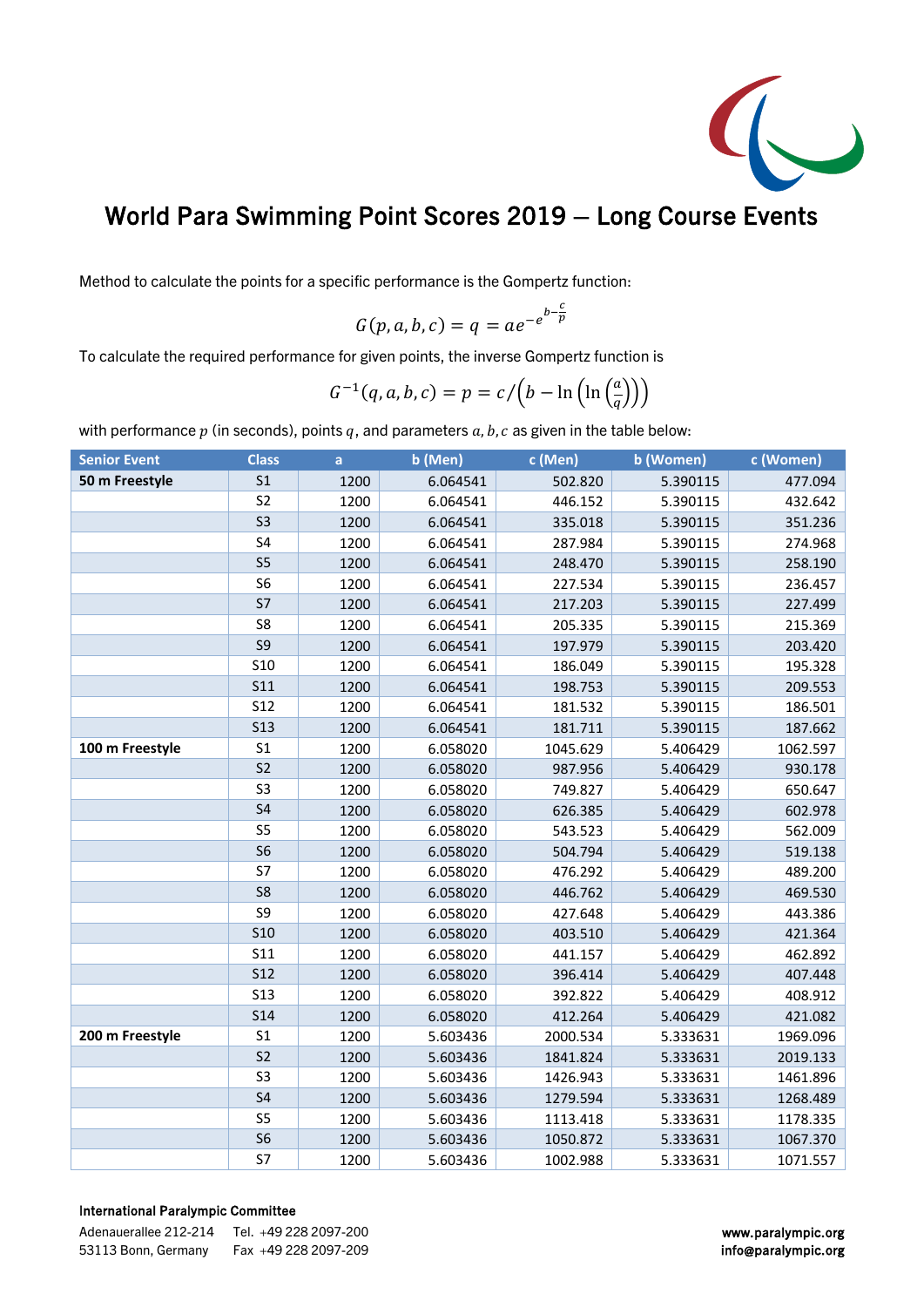

|                  | S8              | 1200 | 5.603436 | 933.128   | 5.333631 | 990.436   |
|------------------|-----------------|------|----------|-----------|----------|-----------|
|                  | S9              | 1200 | 5.603436 | 880.447   | 5.333631 | 976.961   |
|                  | <b>S10</b>      | 1200 | 5.603436 | 833.365   | 5.333631 | 892.305   |
|                  | S11             | 1200 | 5.603436 | 920.128   | 5.333631 | 974.932   |
|                  | <b>S12</b>      | 1200 | 5.603436 | 868.890   | 5.333631 | 883.602   |
|                  | <b>S13</b>      | 1200 | 5.603436 | 818.319   | 5.333631 | 904.890   |
|                  | <b>S14</b>      | 1200 | 5.603436 | 841.850   | 5.333631 | 904.273   |
| 400 m Freestyle  | S <sub>6</sub>  | 1200 | 6.917563 | 2591.828  | 7.016470 | 2802.913  |
|                  | S7              | 1200 | 6.917563 | 2441.517  | 7.016470 | 2640.183  |
|                  | S8              | 1200 | 6.917563 | 2272.909  | 7.016470 | 2545.758  |
|                  | S9              | 1200 | 6.917563 | 2177.598  | 7.016470 | 2459.358  |
|                  | <b>S10</b>      | 1200 | 6.917563 | 2059.557  | 7.016470 | 2337.366  |
|                  | <b>S11</b>      | 1200 | 6.917563 | 2352.417  | 7.016470 | 2614.324  |
|                  | <b>S12</b>      | 1200 | 6.917563 | 2087.920  | 7.016470 | 2298.259  |
|                  | <b>S13</b>      | 1200 | 6.917563 | 2029.093  | 7.016470 | 2303.045  |
|                  | S <sub>14</sub> | 1200 | 6.917563 | 2179.017  | 7.016470 | 2354.630  |
| 800 m Freestyle  | S <sub>6</sub>  | 1200 | 6.893406 | 5380.402  | 9.043773 | 7271.847  |
|                  | S7              | 1200 | 6.893406 | 5108.475  | 9.043773 | 7048.088  |
|                  | S <sub>8</sub>  | 1200 | 6.893406 | 4488.918  | 9.043773 | 6947.840  |
|                  | S9              | 1200 | 6.893406 | 4409.142  | 9.043773 | 5996.363  |
|                  | <b>S10</b>      | 1200 | 6.893406 | 4419.690  | 9.043773 | 5973.327  |
|                  | S <sub>11</sub> | 1200 | 6.893406 | 4693.993  | 9.043773 | 7013.562  |
|                  | <b>S12</b>      | 1200 | 6.893406 | 4683.998  | 9.043773 | 6488.073  |
|                  | <b>S13</b>      | 1200 | 6.893406 | 4529.360  | 9.043773 | 5913.382  |
|                  | <b>S14</b>      | 1200 | 6.893406 | 4305.567  | 9.043773 | 6172.625  |
| 1500 m Freestyle | S <sub>6</sub>  | 1200 | 7.377413 | 12774.659 | 9.376334 | 18007.362 |
|                  | S7              | 1200 | 7.377413 | 10773.138 | 9.376334 | 13524.188 |
|                  | S8              | 1200 | 7.377413 | 9687.287  | 9.376334 | 13663.084 |
|                  | S9              | 1200 | 7.377413 | 9339.137  | 9.376334 | 12832.310 |
|                  | <b>S10</b>      | 1200 | 7.377413 | 8349.273  | 9.376334 | 12908.016 |
|                  | <b>S11</b>      | 1200 | 7.377413 | 10369.669 | 9.376334 | 14374.449 |
|                  | <b>S12</b>      | 1200 | 7.377413 | 10324.182 | 9.376334 | 14972.457 |
|                  | <b>S13</b>      | 1200 | 7.377413 | 8946.468  | 9.376334 | 11897.005 |
|                  | S <sub>14</sub> | 1200 | 7.377413 | 9187.412  | 9.376334 | 12502.879 |
| 50 m Backstroke  | S <sub>1</sub>  | 1200 | 4.673769 | 415.344   | 4.400493 | 393.606   |
|                  | S <sub>2</sub>  | 1200 | 4.673769 | 350.758   | 4.400493 | 358.923   |
|                  | S <sub>3</sub>  | 1200 | 4.673769 | 298.474   | 4.400493 | 318.504   |
|                  | S4              | 1200 | 4.673769 | 272.326   | 4.400493 | 292.740   |
|                  | S <sub>5</sub>  | 1200 | 4.673769 | 237.930   | 4.400493 | 259.469   |
|                  | S <sub>6</sub>  | 1200 | 4.673769 | 230.426   | 4.400493 | 251.017   |
|                  | S7              | 1200 | 4.673769 | 210.780   | 4.400493 | 234.876   |
|                  | S8              | 1200 | 4.673769 | 193.724   | 4.400493 | 220.054   |
|                  | S9              | 1200 | 4.673769 | 187.840   | 4.400493 | 201.161   |
|                  | <b>S10</b>      | 1200 | 4.673769 | 174.079   | 4.400493 | 188.554   |
|                  | <b>S11</b>      | 1200 | 4.673769 | 193.571   | 4.400493 | 212.078   |
|                  | <b>S12</b>      | 1200 | 4.673769 | 168.854   | 4.400493 | 193.036   |
|                  | <b>S13</b>      | 1200 | 4.673769 | 168.749   | 4.400493 | 192.482   |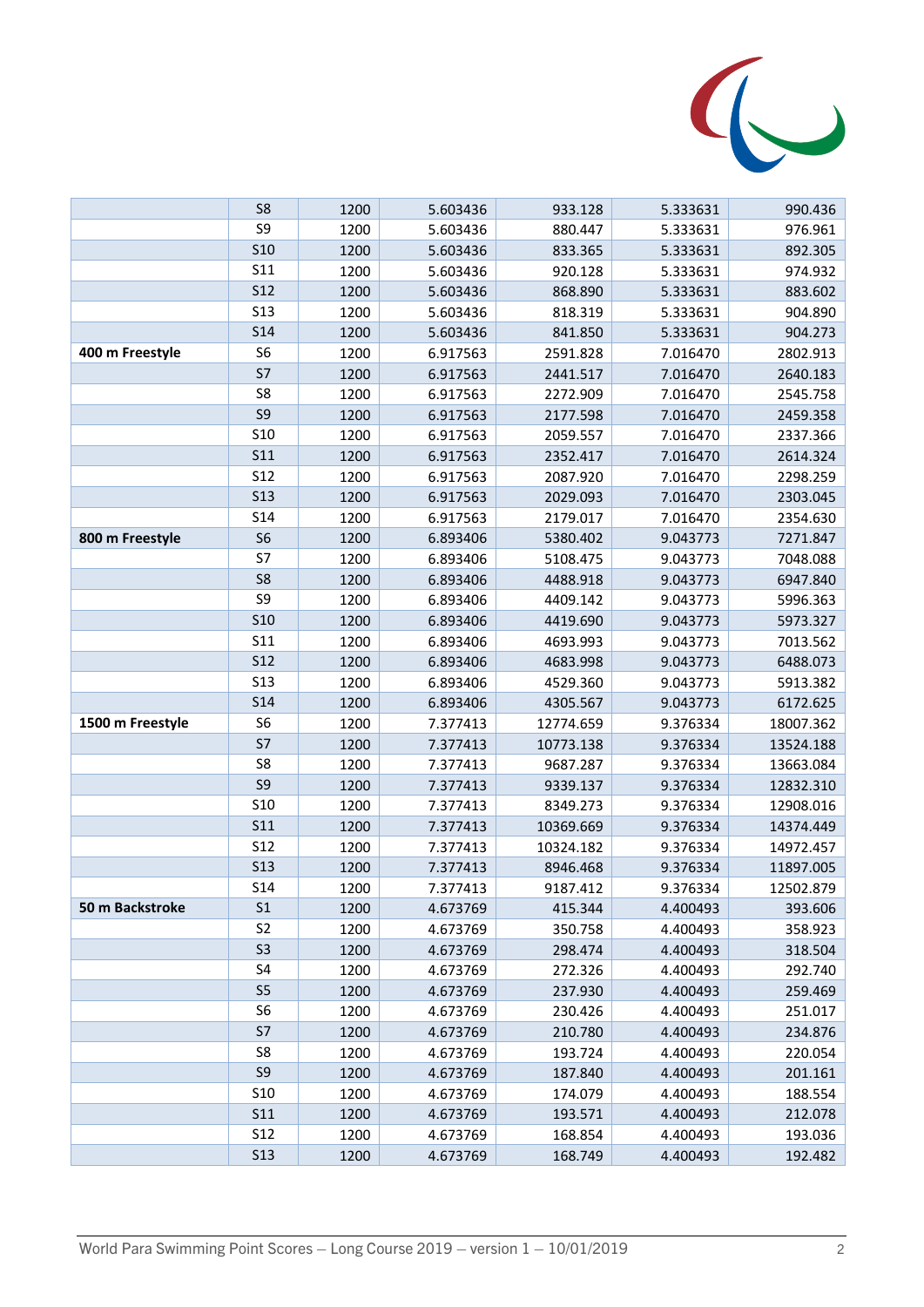

| 100 m Backstroke   | S <sub>1</sub>   | 1200 | 6.041018 | 1038.455 | 5.973927 | 1105.081 |
|--------------------|------------------|------|----------|----------|----------|----------|
|                    | S <sub>2</sub>   | 1200 | 6.041018 | 854.985  | 5.973927 | 962.969  |
|                    | S <sub>3</sub>   | 1200 | 6.041018 | 777.025  | 5.973927 | 912.904  |
|                    | S <sub>4</sub>   | 1200 | 6.041018 | 791.544  | 5.973927 | 777.785  |
|                    | S <sub>5</sub>   | 1200 | 6.041018 | 683.014  | 5.973927 | 725.845  |
|                    | S <sub>6</sub>   | 1200 | 6.041018 | 573.045  | 5.973927 | 645.112  |
|                    | S7               | 1200 | 6.041018 | 537.549  | 5.973927 | 618.092  |
|                    | S8               | 1200 | 6.041018 | 511.418  | 5.973927 | 589.934  |
|                    | S9               | 1200 | 6.041018 | 482.502  | 5.973927 | 545.773  |
|                    | <b>S10</b>       | 1200 | 6.041018 | 460.654  | 5.973927 | 510.375  |
|                    | S <sub>11</sub>  | 1200 | 6.041018 | 503.035  | 5.973927 | 581.543  |
|                    | <b>S12</b>       | 1200 | 6.041018 | 437.178  | 5.973927 | 508.223  |
|                    | S <sub>1</sub> 3 | 1200 | 6.041018 | 435.290  | 5.973927 | 504.392  |
|                    | S <sub>14</sub>  | 1200 | 6.041018 | 476.923  | 5.973927 | 519.871  |
| 200 m Backstroke   | S <sub>6</sub>   | 1200 | 7.131985 | 1456.648 | 7.470780 | 1657.844 |
|                    | S7               | 1200 | 7.131985 | 1387.965 | 7.470780 | 1538.286 |
|                    | S8               | 1200 | 7.131985 | 1319.090 | 7.470780 | 1571.949 |
|                    | S9               | 1200 | 7.131985 | 1196.309 | 7.470780 | 1416.268 |
|                    | <b>S10</b>       | 1200 | 7.131985 | 1113.502 | 7.470780 | 1345.771 |
|                    | S <sub>11</sub>  | 1200 | 7.131985 | 1327.561 | 7.470780 | 1495.780 |
|                    | S <sub>12</sub>  | 1200 | 7.131985 | 1159.583 | 7.470780 | 1350.967 |
|                    | <b>S13</b>       | 1200 | 7.131985 | 1141.144 | 7.470780 | 1384.952 |
|                    | S <sub>14</sub>  | 1200 | 7.131985 | 1164.994 | 7.470780 | 1345.231 |
| 50 m Breaststroke  | SB1              | 1200 | 4.889779 | 552.320  | 4.387967 | 577.007  |
|                    | SB <sub>2</sub>  | 1200 | 4.889779 | 325.754  | 4.387967 | 402.284  |
|                    | SB <sub>3</sub>  | 1200 | 4.889779 | 298.230  | 4.387967 | 327.974  |
|                    | SB4              | 1200 | 4.889779 | 266.319  | 4.387967 | 288.550  |
|                    | SB5              | 1200 | 4.889779 | 265.892  | 4.387967 | 266.254  |
|                    | SB6              | 1200 | 4.889779 | 230.067  | 4.387967 | 261.691  |
|                    | SB7              | 1200 | 4.889779 | 231.142  | 4.387967 | 266.004  |
|                    | SB <sub>8</sub>  | 1200 | 4.889779 | 206.985  | 4.387967 | 223.661  |
|                    | SB9              | 1200 | 4.889779 | 201.488  | 4.387967 | 209.312  |
|                    | SB11             | 1200 | 4.889779 | 211.814  | 4.387967 | 225.315  |
|                    | <b>SB12</b>      | 1200 | 4.889779 | 197.154  | 4.387967 | 208.374  |
|                    | <b>SB13</b>      | 1200 | 4.889779 | 192.310  | 4.387967 | 220.871  |
| 100 m Breaststroke | SB1              | 1200 | 4.892255 | 1391.978 | 5.041677 | 1347.451 |
|                    | SB <sub>2</sub>  | 1200 | 4.892255 | 836.879  | 5.041677 | 1103.337 |
|                    | SB <sub>3</sub>  | 1200 | 4.892255 | 709.497  | 5.041677 | 976.802  |
|                    | SB4              | 1200 | 4.892255 | 600.311  | 5.041677 | 718.027  |
|                    | SB <sub>5</sub>  | 1200 | 4.892255 | 593.122  | 5.041677 | 673.795  |
|                    | SB6              | 1200 | 4.892255 | 520.909  | 5.041677 | 637.886  |
|                    | SB7              | 1200 | 4.892255 | 506.711  | 5.041677 | 605.146  |
|                    | SB8              | 1200 | 4.892255 | 456.157  | 5.041677 | 536.047  |
|                    | SB <sub>9</sub>  | 1200 | 4.892255 | 434.970  | 5.041677 | 523.865  |
|                    | SB11             | 1200 | 4.892255 | 477.960  | 5.041677 | 572.566  |
|                    | <b>SB12</b>      | 1200 | 4.892255 | 427.897  | 5.041677 | 501.370  |
|                    | <b>SB13</b>      | 1200 | 4.892255 | 422.914  | 5.041677 | 508.859  |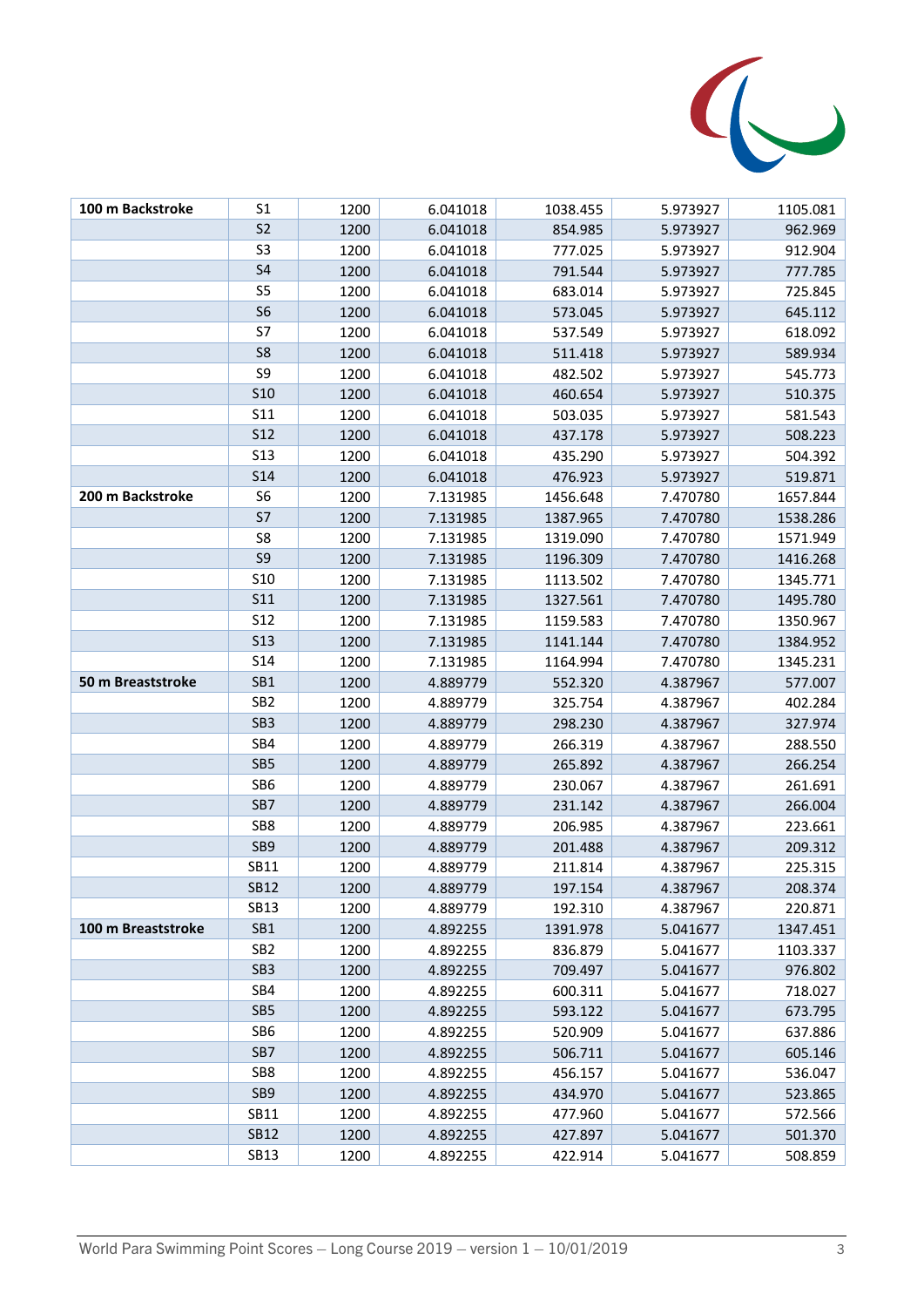

|                    | <b>SB14</b>     | 1200         | 4.892255             | 438.810              | 5.041677               | 521.432              |
|--------------------|-----------------|--------------|----------------------|----------------------|------------------------|----------------------|
| 200 m Breaststroke | SB4             | 1200         | 7.127330             | 1750.295             | 8.011452               | 2288.295             |
|                    | SB <sub>5</sub> | 1200         | 7.127330             | 1708.962             | 8.011452               | 2158.885             |
|                    | SB <sub>6</sub> | 1200         | 7.127330             | 1509.862             | 8.011452               | 1977.724             |
|                    | SB7             | 1200         | 7.127330             | 1454.568             | 8.011452               | 1770.058             |
|                    | SB8             | 1200         | 7.127330             | 1329.768             | 8.011452               | 1679.948             |
|                    | SB <sub>9</sub> | 1200         | 7.127330             | 1252.036             | 8.011452               | 1615.256             |
|                    | SB11            | 1200         | 7.127330             | 1452.553             | 8.011452               | 1760.958             |
|                    | <b>SB12</b>     | 1200         | 7.127330             | 1392.949             | 8.011452               | 1612.596             |
|                    | <b>SB13</b>     | 1200         | 7.127330             | 1277.262             | 8.011452               | 1587.735             |
|                    | <b>SB14</b>     | 1200         | 7.127330             | 1296.515             | 8.011452               | 1643.697             |
| 50 m Butterfly     | S <sub>1</sub>  | 1200         | 5.122765             | 806.276              | 4.372197               | 589.907              |
|                    | S <sub>2</sub>  | 1200         | 5.122765             | 484.423              | 4.372197               | 394.537              |
|                    | S3              | 1200         | 5.122765             | 365.597              | 4.372197               | 341.925              |
|                    | S <sub>4</sub>  | 1200         | 5.122765             | 264.567              | 4.372197               | 282.301              |
|                    | S <sub>5</sub>  | 1200         | 5.122765             | 237.805              | 4.372197               | 250.090              |
|                    | S <sub>6</sub>  | 1200         | 5.122765             | 208.773              | 4.372197               | 210.771              |
|                    | S7              | 1200         | 5.122765             | 205.942              | 4.372197               | 205.492              |
|                    | S <sub>8</sub>  | 1200         | 5.122765             | 190.232              | 4.372197               | 192.673              |
|                    | S9              | 1200         | 5.122765             | 181.461              | 4.372197               | 181.675              |
|                    | <b>S10</b>      | 1200         | 5.122765             | 171.608              | 4.372197               | 175.866              |
|                    | S <sub>11</sub> | 1200         | 5.122765             | 176.796              | 4.372197               | 196.244              |
|                    | <b>S12</b>      | 1200         | 5.122765             | 167.923              | 4.372197               | 173.571              |
|                    | <b>S13</b>      | 1200         | 5.122765             | 170.738              | 4.372197               | 176.183              |
| 100 m Butterfly    | S <sub>5</sub>  | 1200         | 6.648402             | 608.150              | 5.729829               | 832.028              |
|                    | S6              | 1200         | 6.648402             | 586.604              | 5.729829               | 607.128              |
|                    | S7              | 1200         | 6.648402             | 606.573              | 5.729829               | 562.445              |
|                    | S8              | 1200         | 6.648402             | 488.537              | 5.729829               | 499.463              |
|                    | S9              | 1200         | 6.648402             | 484.493              | 5.729829               | 486.690              |
|                    | <b>S10</b>      | 1200         | 6.648402             | 462.141              | 5.729829               | 473.004              |
|                    | <b>S11</b>      | 1200         | 6.648402             | 492.058              | 5.729829               | 553.578              |
|                    | <b>S12</b>      | 1200         | 6.648402             | 453.512              | 5.729829               | 464.913              |
|                    | <b>S13</b>      | 1200         | 6.648402             | 448.455              | 5.729829               | 456.645              |
|                    | <b>S14</b>      | 1200         | 6.648402             | 476.001              | 5.729829               | 488.980              |
| 200 m Butterfly    | S8<br>S9        | 1200         | 9.313711             | 1499.893             | 12.117066              | 2258.634             |
|                    | <b>S10</b>      | 1200         | 9.313711             | 1395.538             | 12.117066              | 2115.329             |
|                    | <b>S11</b>      | 1200<br>1200 | 9.313711<br>9.313711 | 1410.117<br>1537.466 | 12.117066<br>12.117066 | 2026.830<br>2362.090 |
|                    | <b>S12</b>      | 1200         | 9.313711             | 1397.724             | 12.117066              | 2301.286             |
|                    | <b>S13</b>      | 1200         | 9.313711             | 1329.579             | 12.117066              | 1990.910             |
|                    | <b>S14</b>      | 1200         | 9.313711             | 1448.574             | 12.117066              | 2109.101             |
| 150 m Individual   | SM1             | 1200         | 5.331007             | 2132.965             | 4.164211               | 1324.821             |
| <b>Medley</b>      | SM <sub>2</sub> | 1200         | 5.331007             | 1709.940             | 4.164211               | 1677.711             |
|                    | SM <sub>3</sub> | 1200         | 5.331007             | 1186.792             | 4.164211               | 1091.036             |
|                    | SM4             | 1200         | 5.331007             | 1021.647             | 4.164211               | 985.568              |
| 200 m Individual   | SM <sub>3</sub> | 1200         | 7.177825             | 2397.903             | 6.752383               | 2506.635             |
| <b>Medley</b>      | SM4             | 1200         | 7.177825             | 1720.589             | 6.752383               | 2499.872             |
|                    |                 |              |                      |                      |                        |                      |